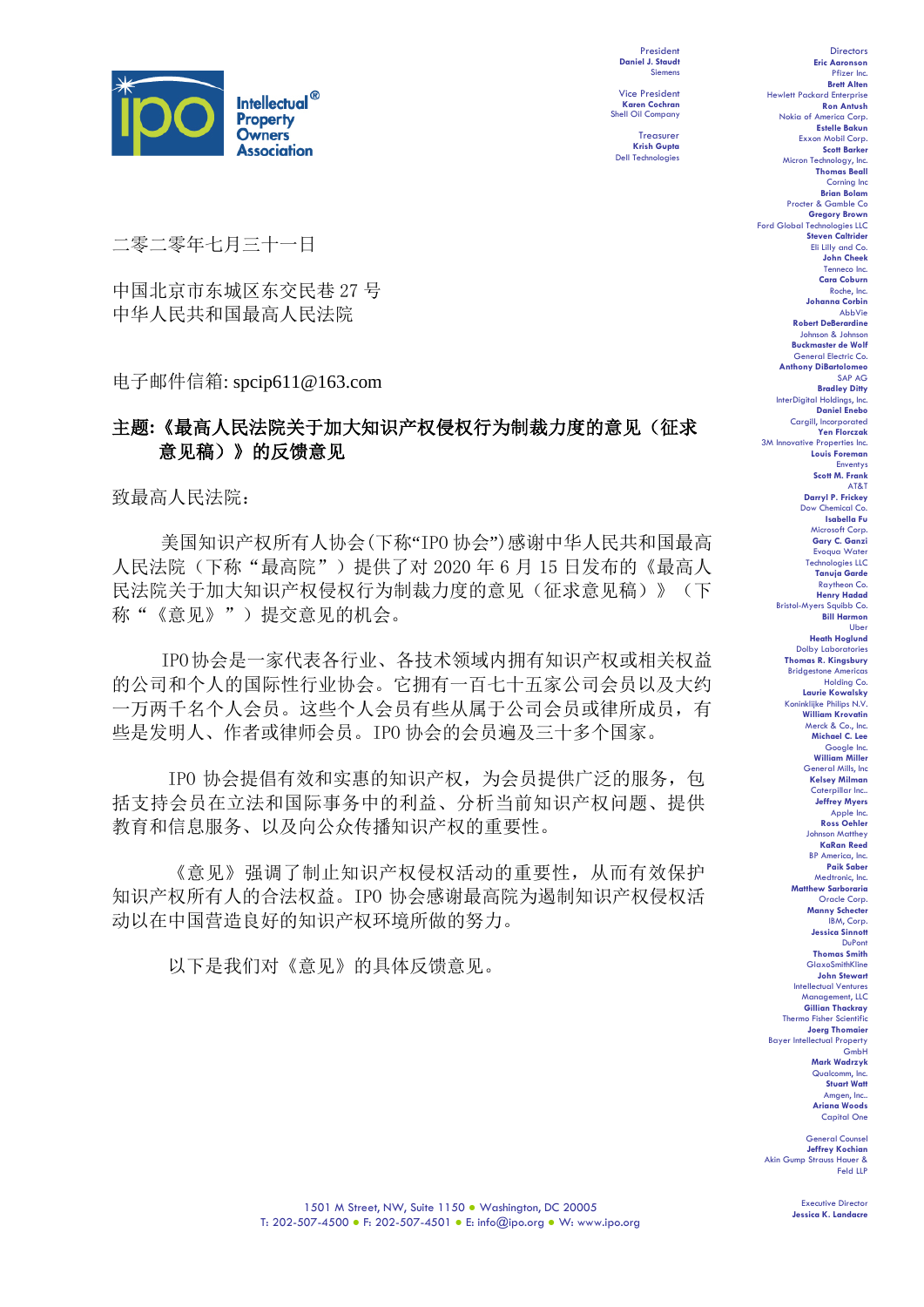#### 第一条和第二条

总体而言,IPO 协会欢迎最高院对于依照相关法律的行为保全的支持,以此 作为保护知识产权所有人权利的一种手段。我们谨提出,对于根据第一条而实施的 行为保全中"即将侵害知识产权"的情形,其应限于存在明确紧急状况的、清晰且 令人信服的情况,并且期间应限制在最短的必要时间内。由于被告方没有充分和公 平的机会来准备和提出合法的不侵权和/或无效抗辩,因此,根据第一条进行的行为 保全是一种非常措施,应谨慎适用。

针对涉及技术问题的专利案件,对于根据第二条的规定在判决前进行的行为 保全,应被给予特别的注意。根据相关法律并依照最高院现行的司法解释,除了应 当对于各种困难给予平衡的考虑之外,还应考虑实体获胜的可能性。此外,在存在 未决的无效案件并且被告方可以证明专利很可能无效的情况下,不应在判决前进行 行为保全。

#### 第六条

第六条第一句涉及停止制造和销售侵权产品的一般规则。第六条第二句述及 了人民法院可以规定强制许可的条件(即,由于公共健康和环境资源保护)。通常 来讲,设定强制许可会削弱知识产权体系为创新和创造所带来的吸引力。但是,如 果需要在第六条述及强制许可的话,此处为了一致性谨提出,强制许可的设定应以 《中华人民共和国专利法》第六章中的强制许可条款(即,第四十八至五十八条) 为指导,并通过对于第二句的如下修改而体现该含义:

## 因涉及公共健康、环境资源保护等**,且根据《中华人民共和国专利法》 第六章的相关规定,**依法不判令停止侵权的,应当采取经济补偿等替 代性措施。

#### 第八条

第八条似乎旨在满足 TRIPS 协议第三部分第二节第四十六条的要求。对于在 何时可以将主要用于生产或者制造假冒商品的材料和工具在商业渠道之外进行处 置,IPO 协会希望得到进一步的澄清,并建议明确此类处置的目的是将进一步侵权 的风险最小化,因此建议根据 TRIPS 协议的表述进行以下修改:

对于假冒、盗版商品及主要用于生产或者制造假冒、盗版商品的材料 和工具,权利人在民事诉讼中举证证明上述物品存在并请求立即销毁 的,除特殊情况外,人民法院应当支持。在特殊情况下,可以**以将进 一步侵权的风险最小化的方式**在商业渠道之外处置主要用于生产或者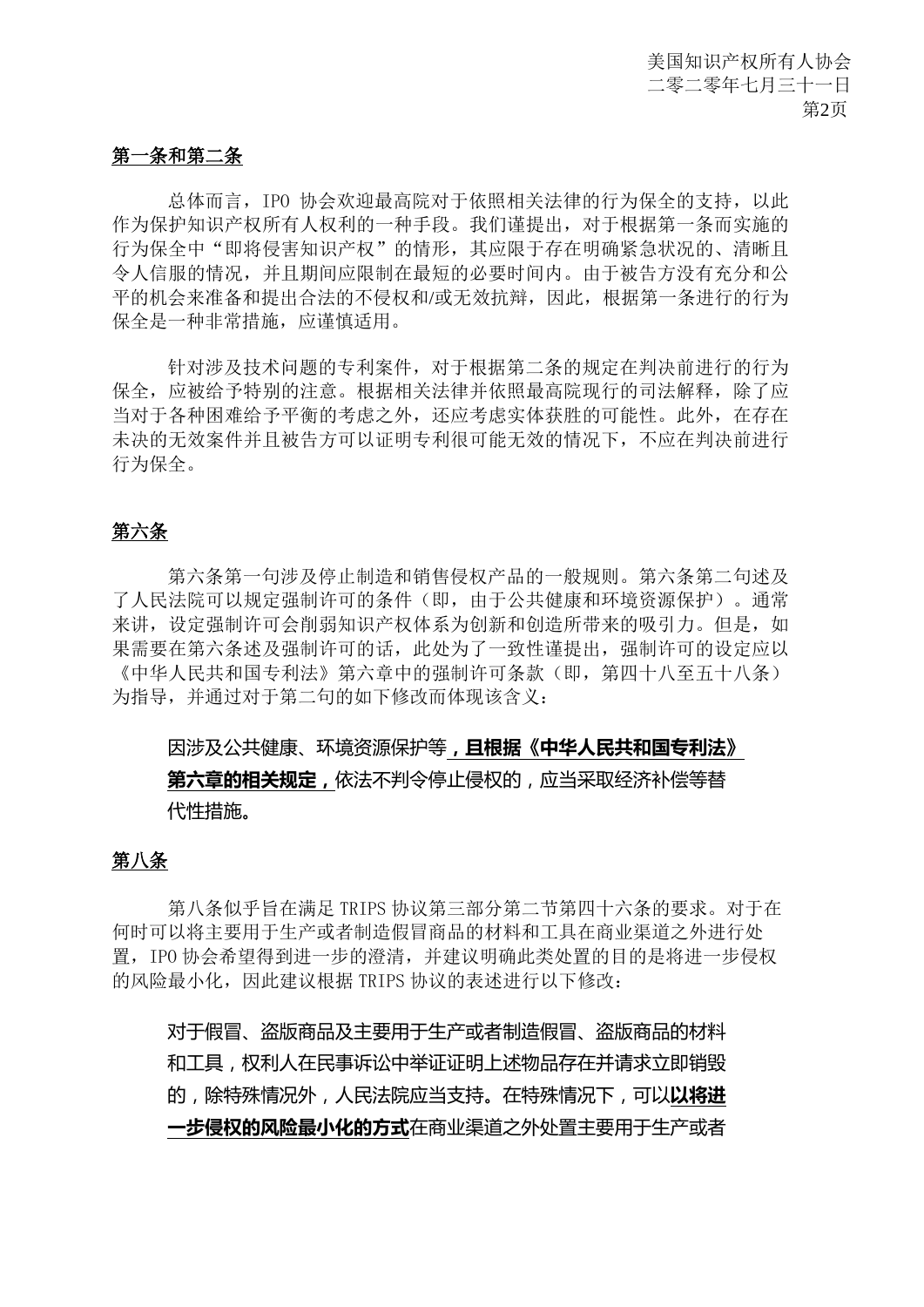制造假冒、盗版商品的材料和工具。侵权人请求补偿的,人民法院不 予支持。

## 第十一条

第十一条规定,应积极利用工商税务部门等渠道获取与侵权产品行业平均利 润率有关的数据。工商税务部门可以成为权利人合理评估侵权人利润和资产的重要 信息来源,对于不合作的侵权人尤为如此。同时,被控侵权方可能有正当理由希望 对其销售或财务信息保密。如果没有向法庭提交可靠的损害赔偿证据,在任何情况 下都应谨慎处理,以避免给权利人以意外之收获。IPO 协会建议,为支持权利人的 赔偿请求以及支持判决的执行,也应积极寻求自此来源的证据,并建议如下所示的 修改:

# 积极运用工商税务部门、第三方商业平台、侵权人网站或者公司依法 披露文件显示的相关数据以及行业平均利润率等,**在所有证据必须可 靠且与被控侵权行为相关的条件下,**依法确定侵权获利情况**以及对权 利人的赔偿,并支持判决的执行**。

IPO 协会再次感谢贵院给予此次机会提出反馈意见。我们也非常愿意与贵院进一步 交流或能有机会与贵院再行探讨。

随信附上本信的翻译版本。

此致

Daniel J. Staudt 美国知识产权所有人协会主席

附件: IPO 协会对《最高人民法院关于加大知识产权侵权行为制裁力度的意见(征 求意见稿)》的反馈意见(英文版)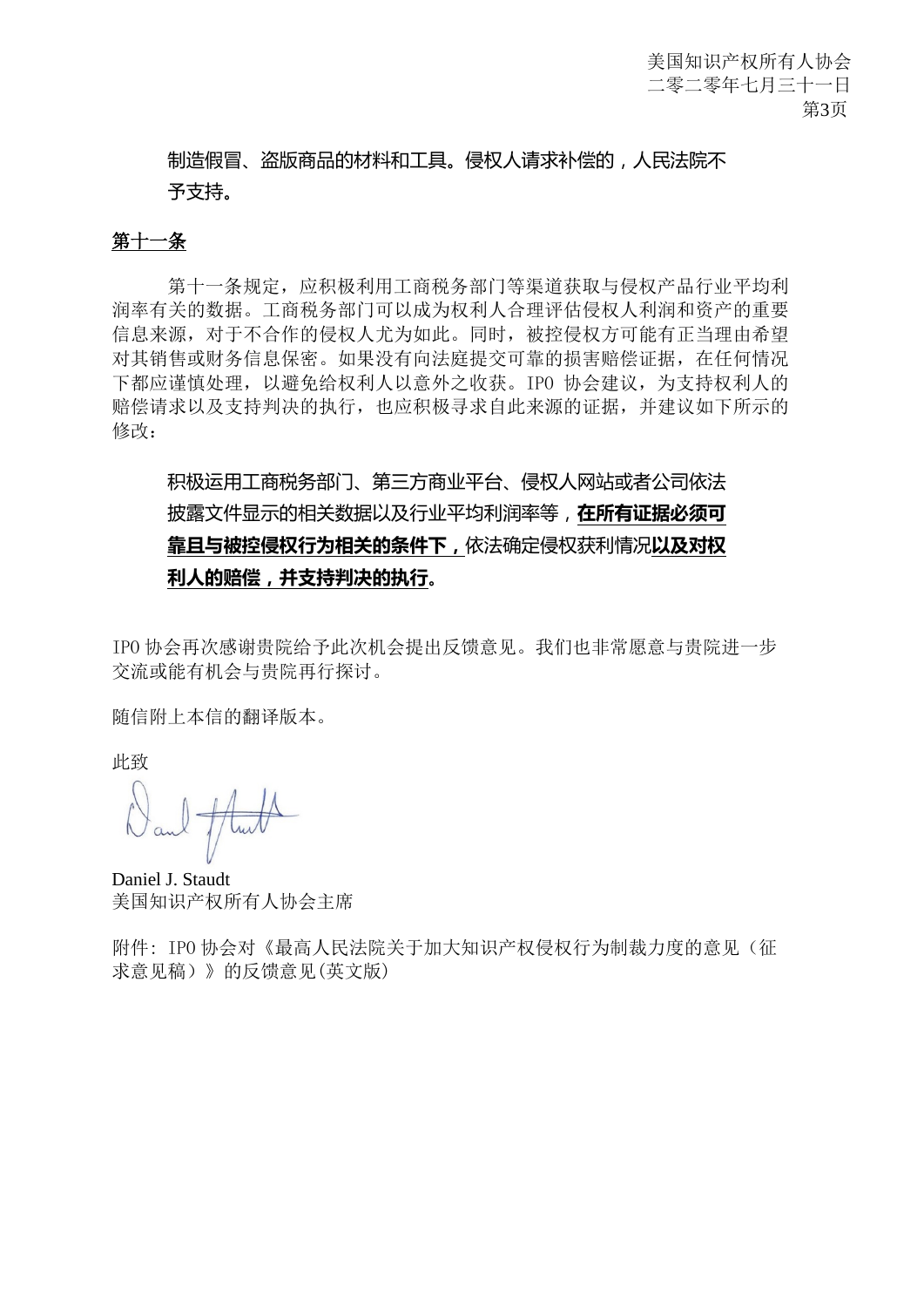

President **Daniel J. Staudt** Siemens Vice President

**Karen Cochran** Shell Oil Company Treasurer

**Krish Gupta** Dell Technologies

31 July 2020

Supreme People's Court 27 Jiaomin Alley Dongcheng District Beijing, P.R. China

#### *VIA EMAIL*: spcip611@163.com

#### *Re: Opinions of the Supreme People's Court on Strengthening Punishment Intensity of Acts Infringing Intellectual Property Rights*

To the Supreme People's Court:

The Intellectual Property Owners Association (IPO) wishes to thank the Supreme People's Court (hereinafter referred to as the "SPC") for the opportunity to respond to the request for comments on the draft "*Opinions of the Supreme People's Court on Strengthening Punishment Intensity of Acts Infringing Intellectual Property Rights*" (hereinafter referred to as the "Opinions") published on 15 June 2020.

IPO is an international trade association representing companies and individuals in all industries and fields of technology who own, or are interested in, intellectual property rights. IPO's membership includes 175 companies and close to 12,000 individuals who are involved in the association either through their companies or as inventor, author, law firm, or attorney members. IPO membership spans over 30 countries.

IPO advocates for effective and affordable IP ownership rights and offers a wide array of services, including supporting member interests relating to legislative and international issues; analyzing current IP issues; providing information and educational services; and disseminating information to the public on the importance of IP rights.

The Opinions highlight the importance of deterring IP infringement activities so as to effectively protect legal rights of IP holders. IPO appreciates SPC's efforts to curb IP infringement activities in order to promote a sound IP environment in China.

We provide our comments on the Opinions below.

Directors **Eric Aaronson**  Pfizer Inc. **Brett Alten** Hewlett Packard Enterprise **Ron Antush** Nokia of America Corp. **Estelle Bakun** Exxon Mobil Corp. **Scott Barker** Micron Technology, Inc. **Thomas Beall** Corning Inc **Brian Bolam** Procter & Gamble Co **Gregory Brown** Ford Global Technolo **Steven Caltrider** Eli Lilly and Co. **John Cheek** Tenneco Inc. **Cara Coburn** Roche, Inc. **Johanna Corbin** AbbVie **Robert DeBerardine** Johnson & Johnson **Buckmaster de Wolf** General Electric Co. **Anthony DiBartolomeo** SAP AG **Bradley Ditty** InterDigital Holding **Daniel Enebo** Cargill, Incorporated **Yen Florczak** 3M Innovative Properties Inc. **Louis Foreman** Enventys **Scott M. Frank** AT&T **Darryl P. Frickey** Dow Chemical Co. **Isabella Fu**  Microsoft Corp. **Gary C. Ganzi** Evoqua Water Technologies LLC **Tanuja Garde** Raytheon Co. **Henry Hadad** Bristol-Myers Squibb Co. **Bill Harmon** Uber **Heath Hoglund** Dolby Laboratories **Thomas R. Kingsbury** Bridgestone Americas Holding Co. **Laurie Kowalsky** Koninklijke Philips N.V. **William Krovatin** Merck & Co., Inc. **Michael C. Lee** Google Inc. **William Miller** General Mills, Inc **Kelsey Milman** Caterpillar Inc.. **Jeffrey Myers** Apple Inc. **Ross Oehler** Johnson Matthey **KaRan Reed** BP America, Inc. **Paik Saber** Medtronic, Inc. **Matthew Sarboraria** Oracle Corp. **Manny Schecter** IBM, Corp. **Jessica Sinnott** DuPont **Thomas Smith** GlaxoSmithKline **John Stewart** Intellectual Ventures Management, LLC **Gillian Thackray** Thermo Fisher Scientific **Joerg Thomaier** Bayer Intellectual Property GmbH **Mark Wadrzyk** Qualcomm, Inc. **Stuart Watt** Amgen, Inc.. **Ariana Woods** Capital One

General Counsel **Jeffrey Kochian** Akin Gump Strauss Hauer & Feld LLP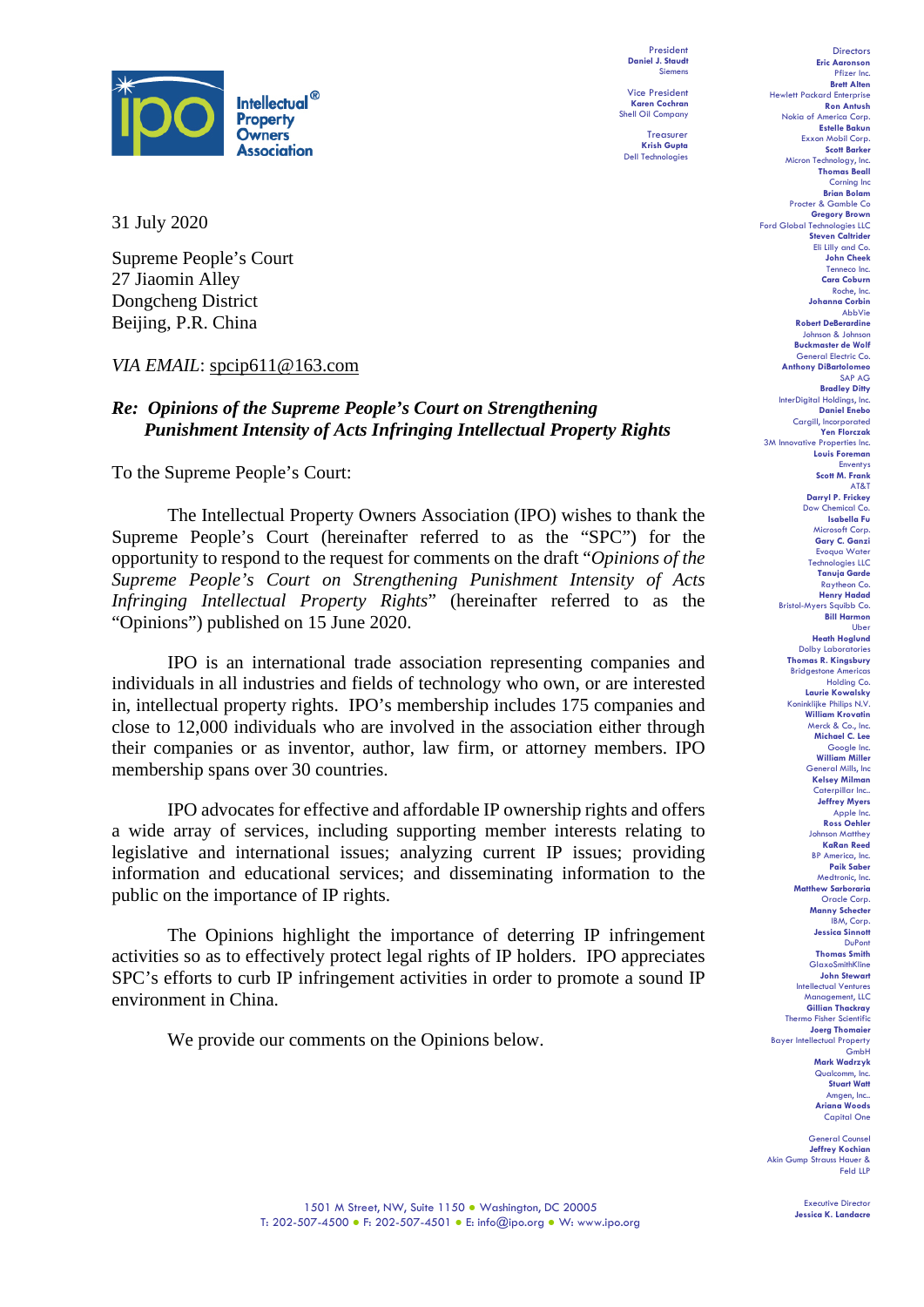#### **Articles 1 and 2**

As a general comment, IPO welcomes the SPC's support for conduct preservation in accordance with applicable laws as a means to preserve the IP owner's rights. We respectfully submit that cases of "imminent infringement" where conduct preservation is applied under Article 1 should be limited to clear and compelling situations where there is a clear case of urgency, and that the duration should be restricted to the minimum time necessary. Because the defending party is not afforded a full and fair opportunity to develop and present legitimate non-infringement and/or invalidity arguments, conduct preservation under Article 1 is an extraordinary measure that should be applied sparingly.

Specific to patent cases where technical issues are involved, conduct preservation prior to judgment as provided under Article 2 should be approached with a special degree of care. The balance of hardships should be considered as well as the likelihood of success on the merits in accordance with applicable laws and consistent with SPC's existing judicial interpretations. In addition, conduct preservation prior to judgment should not issue where there is a pending invalidation action and the defending party can demonstrate that there is a strong likelihood that the patent is invalid.

#### **Article 6**

The first sentence of Article 6 speaks to the general rule of stopping the manufacture and sale of infringing products. The second sentence of Article 6 addresses conditions under which *(i.e.* due to public health and environmental resource protection) compulsory licensing may be prescribed by the people's court. As a general matter, the imposition of compulsory licenses can undermine the incentives created by the IP system for innovation and creativity. If compulsory licensing is to be addressed in Article 6, however, it is respectfully submitted that, for consistency, imposition of a compulsory license should be guided by the compulsory licensing articles (*i.e.* Articles 48 – 58) under Chapter 6 of the Patent Law of the People's Republic of China, which the following amendment to the second sentence would accomplish:

> *If the violation of law is not ordered to stop infringement due to public health and environmental resource protection and based on the applicable provisions of Chapter 6 of the Patent Law of the People's Republic of China, alternative measures such as economic compensation shall be taken.*

## **Article 8**

It appears that Article 8 aims to comply with the requirements of TRIPS Part III, Section 2, Article 46. In seeking further clarity as to when the materials and tools mainly used for the production of counterfeit goods can be disposed of outside the channels of commerce, IPO recommends to specify the purpose of such disposal is to minimize the risks of further infringements, and thus proposes the following revision, which is consistent with the language of TRIPS:

> *In civil proceedings, if the right holder presents evidence to prove the existence of counterfeit or pirated commodities and the materials and*